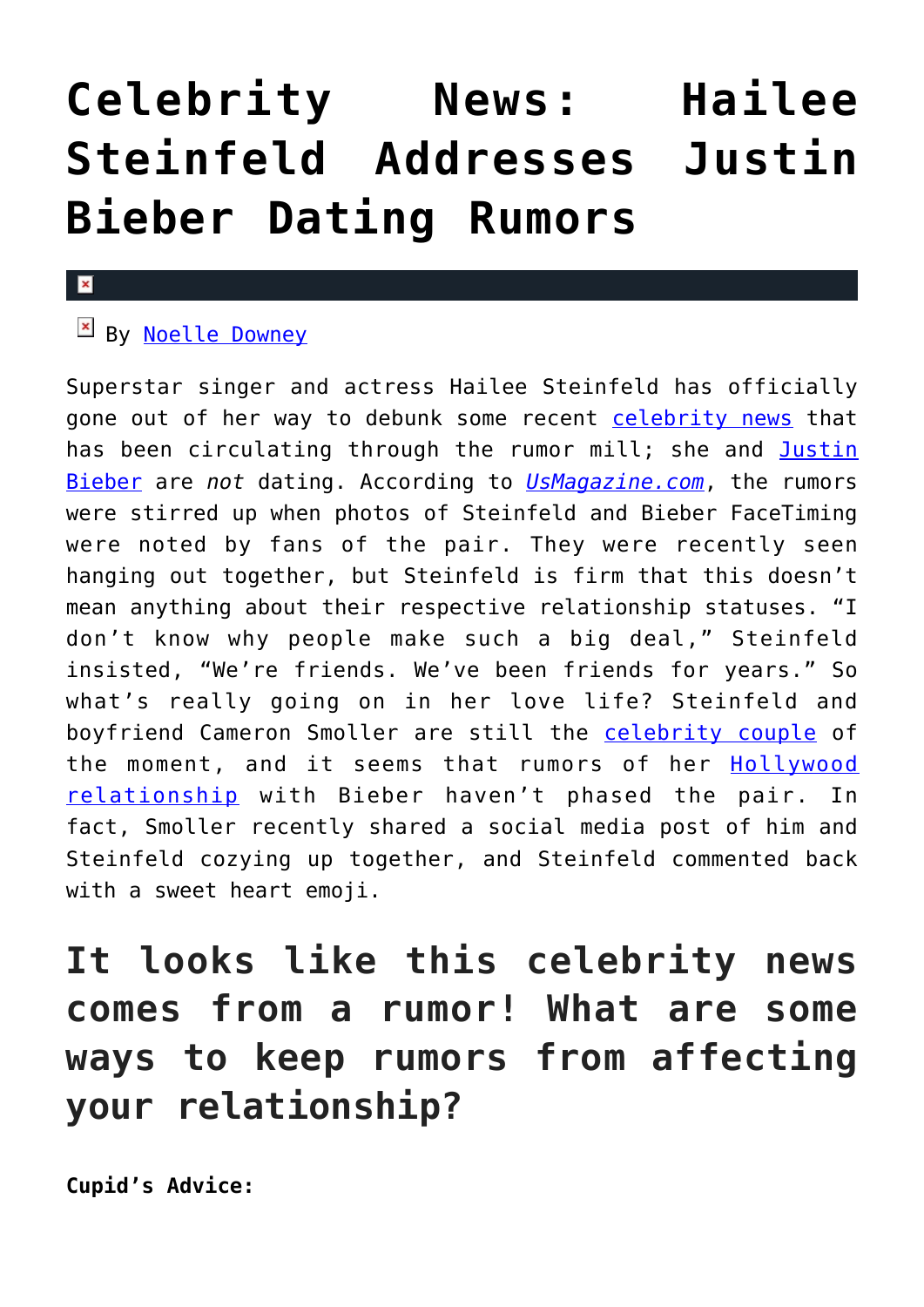When it comes to rumor and gossip, these silly stories can have a really negative effect on your relationship with your significant other. Here are Cupid's top tips for not letting the drama bring you or your relationship down:

**1. Talk it out with your partner:** Recently heard a crazy rumor about you or your SO that's beginning to bother you? Sit down with your partner and talk it out. Figure out how much truth is behind it, if any, and go from there. If hearing the rumor made you upset or hurt in any way, own up to that, and explain to your partner it's important to you to address these negative feelings before they take over your relationship and breed resentment, when most likely the story is barely even based in truth!

**Related Link:** [Celebrity News: Justin Bieber Was Sad and Single](http://cupidspulse.com/116878/celebrity-news-justin-bieber-single-valentines-day/) [on Valentine's Day](http://cupidspulse.com/116878/celebrity-news-justin-bieber-single-valentines-day/)

**2. Confront the problem:** Just like Hailee Steinfeld, it's okay for you to step up and explain that the recent rumors about you or your relationship are totally off-base. If you catch someone in the act of spreading a rumor about you, be kind but firm and explain that that information is incorrect and that it bothers you that false rumors are being spread about you. You can explain what's really going on, but remember that you don't owe anyone a detailed explanation of your personal life. It's enough to simply say, "No, what you've heard isn't true, and I'd appreciate if you'd stop spreading that misinformation."

**Related Link:** ['True Grit' Star Hailee Steinfeld Worries Guys](http://cupidspulse.com/15783/%e2%80%98true-grit%e2%80%99-star-hailee-steinfield-worries-guys-date-her-for-wrong-reason/) [Date Her For Wrong Reason](http://cupidspulse.com/15783/%e2%80%98true-grit%e2%80%99-star-hailee-steinfield-worries-guys-date-her-for-wrong-reason/)

**3. Ignore it:** On the flip side, if the rumor truly is just silly nonsense that isn't hurting anyone, it's fine to just ignore the buzz and go on with your happy life and relationship with your significant other. If you and your partner are really secure in your relationship and don't bat